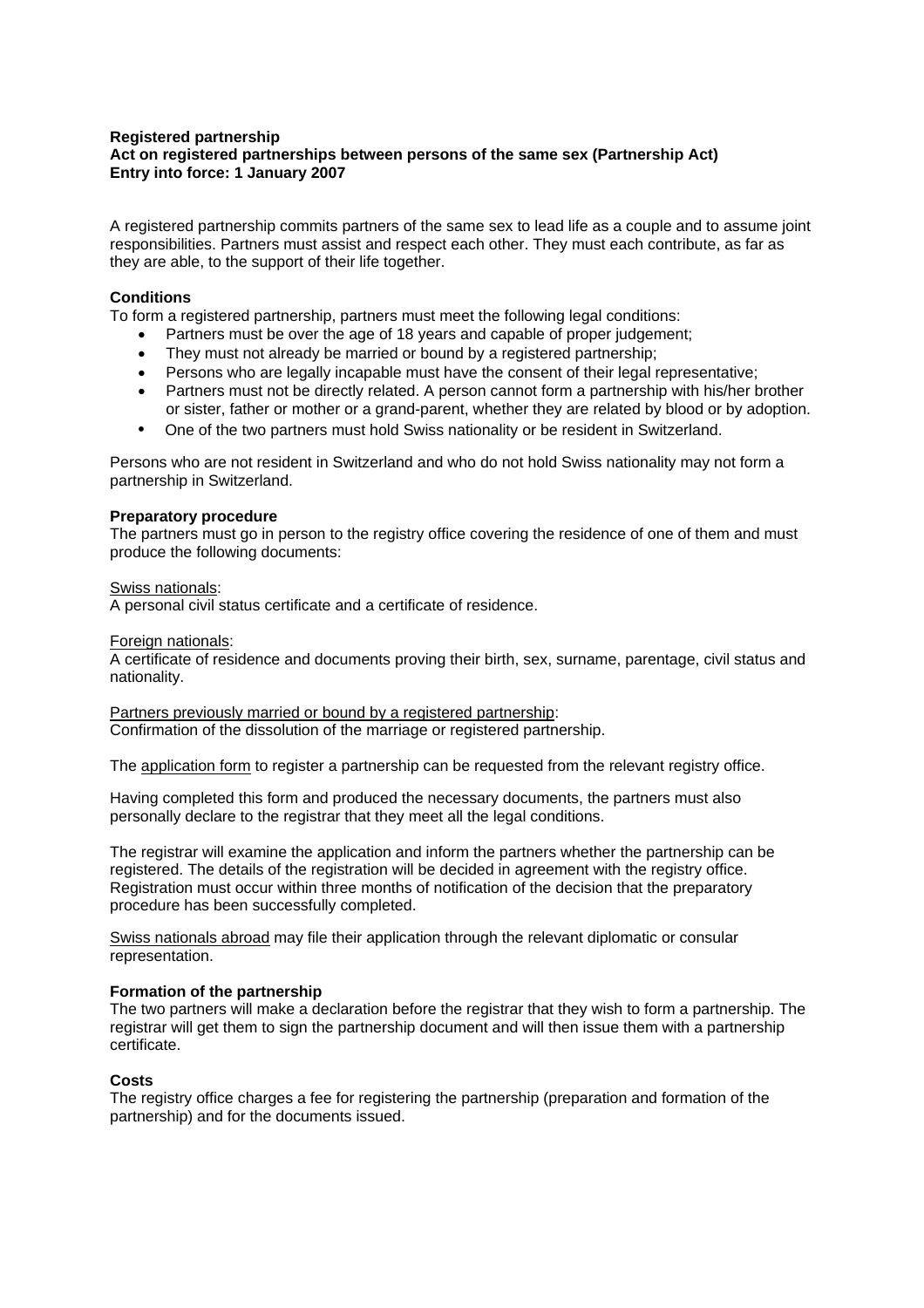#### **Recognition of homosexual partnerships formed abroad**

A partnership which has been duly formed abroad will be recognised in Switzerland if it complies with Swiss legal principles.

The partnership will be recorded in the "Infostar" civil status register if one of the partners holds Swiss nationality or is resident in Switzerland. The application for recognition must be filed with the Swiss representation (embassy or consulate) together with the documents on the registered partnership.

The Swiss representation will verify the accuracy of the documents, legalise these and then translate them, if necessary, into an official language of Switzerland (in return for payment of a fee). The documents will then be sent to the relevant cantonal civil status supervisory authority. The supervisory authority of the canton of origin will be responsible for Swiss nationals abroad whereas, for foreign nationals resident in Switzerland, recognition will be decided by the civil status supervisory authority of the canton of residence.

The cantonal supervisory authority will decide whether the partnership can be recognised. If the conditions are met, it will order the partnership to be recorded in the registers. Based on this decision, the partnership formed abroad may therefore be recorded in the "Infostar" civil status register.

A marriage celebrated abroad between persons of the same sex will be recognised in Switzerland as a registered partnership.

#### **New civil status**

Civil status must always be indicated on official forms and in correspondence with the authorities. The official term is "bound by a registered partnership" or "partnership dissolved" after the legal dissolution of the partnership or the death of a partner.

#### **Joint home**

The two partners undertake, as a result of registering the partnership, to lead life as a couple. They will decide together whether they want to live in a joint home or in two or more apartments. One partner cannot relinquish or cancel the lease for the joint apartment without the express consent of the other partner.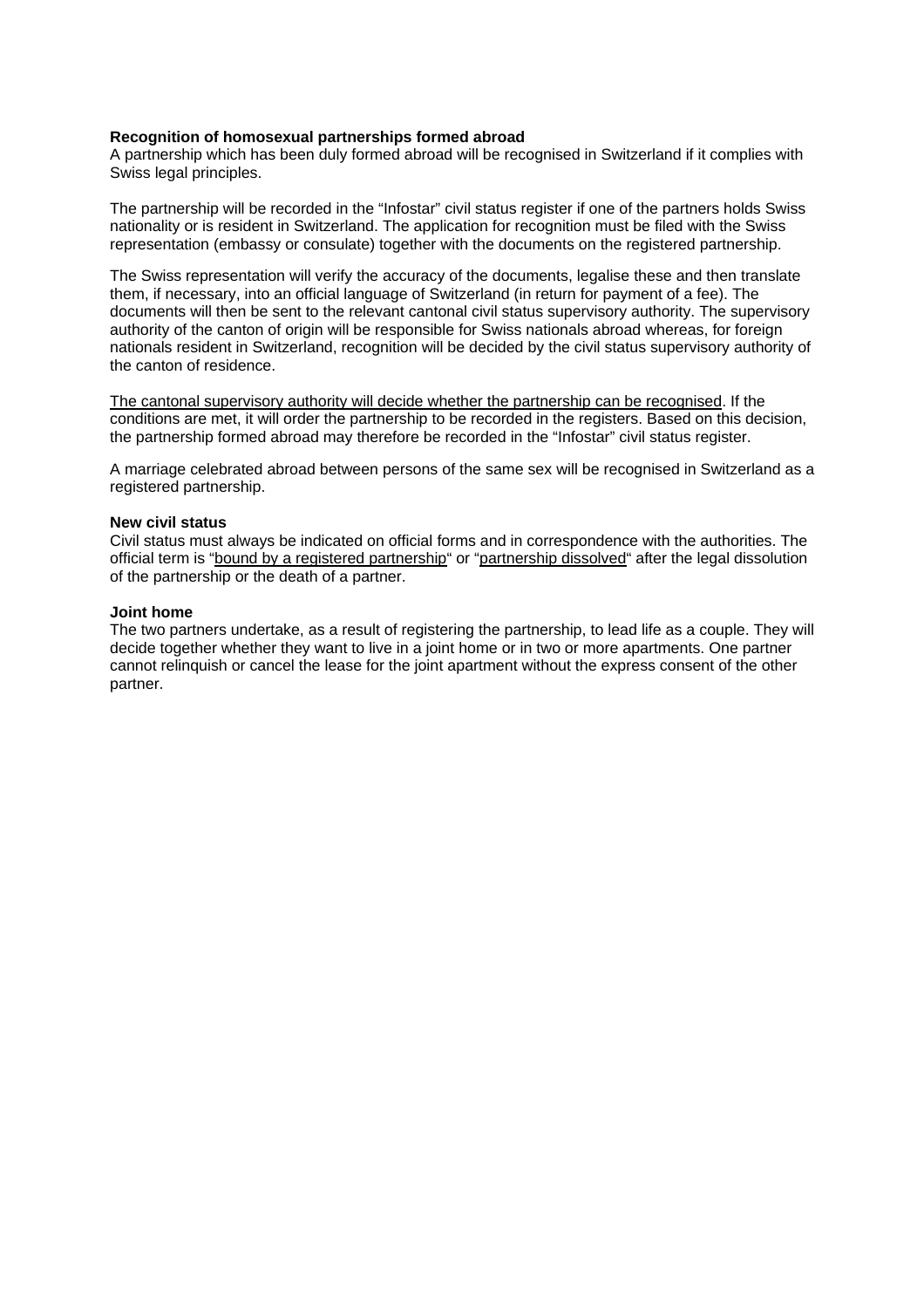#### **Effects of the registered partnership Personal effects**

# a) Surname

The registered partnership will have no effect on the surname of the partners or on their citizenship. However, to indicate their partnership, partners do have the option of using a combined surname made up of their two hyphenated surnames. The combined surname may be used in daily life and may appear, on request, in their passports or identity cards.

Foreign partners can declare to the registrar that they want their surname to be governed by their national law (Article 37(2) of the Federal Act on Private International Law: LDIP RS 291<sup>1</sup>). In some countries (e.g. Germany, Scandinavian countries), the national law allows partners to bear a joint surname.

## b) Nationality

As regards the foreign partner acquiring Swiss nationality, the law does not allow for Swiss naturalisation to be obtained in a simplified manner as is the case with a foreign spouse of a Swiss national.

## **Property effects of the partnership**

Each partner will own his/her own property and will be solely responsible for his/her debts. This system corresponds to the system of separation of property under matrimonial law. Each partner is obliged, if requested, to inform the other partner about his/her income, property and debts. At the request of one partner, the courts may compel the other partner or third parties to provide appropriate information and to produce the necessary documents.

If the partnership is dissolved, the partners may conclude a special agreement and specify, for example, that the property will be shared according to the provisions of matrimonial law on participation in the property acquired after marriage. This type of agreement will be valid only if drawn up as an officially recorded document by an authorised person (notary).

Each partner may have an officially recorded inventory drawn up of the respective property, to be produced as evidence.

In the areas of tax law and inheritance law, registered partners will be treated like married couples. If one of the partners dies, the surviving partner will be regarded as a widow/widower in terms of entitlement to old-age and survivors' pensions (*rente AVS*) and additional work pensions (*prévoyance professionnelle*).

# **Notifications**

1

The lessor of the joint home must be informed of the partnership's registration because cancellation of the lease by the lessor is valid only if sent separately to each of the two partners.

# **Partnership and children**

Adoption of a child and recourse to artificial reproduction are prohibited for persons bound by a registered partnership. Adoption of the partner's child is also not permitted.

Where a partner has children, the other partner must duly assist his/her partner in fulfilling the support obligation and in exercising parental authority and must represent his/her partner when circumstances require this (for example in the event of illness or absence).

# **Dissolution of the partnership**

The two partners may together file a request for dissolution of the partnership with the courts. Each partner may also ask the courts to dissolve the partnership if the couple has lived separately for at least one year.

The additional work pension benefits (*prévoyance professionnelle*) will be shared as in the case of a divorce. After the registered partnership has been dissolved, each partner will in principle be responsible for supporting himself/herself. However, where one person has, due to the distribution of tasks during the registered partnership, limited his/her paid work or has not worked, he/she may request reasonable support contributions from his/her partner until he/she can again obtain work allowing him/her to support himself/herself.

<sup>&</sup>lt;sup>1</sup> Translator's note: LDIP = loi fédérale sur le droit international privé;  $RS = Recueli$  Suisse (Swiss gazette).